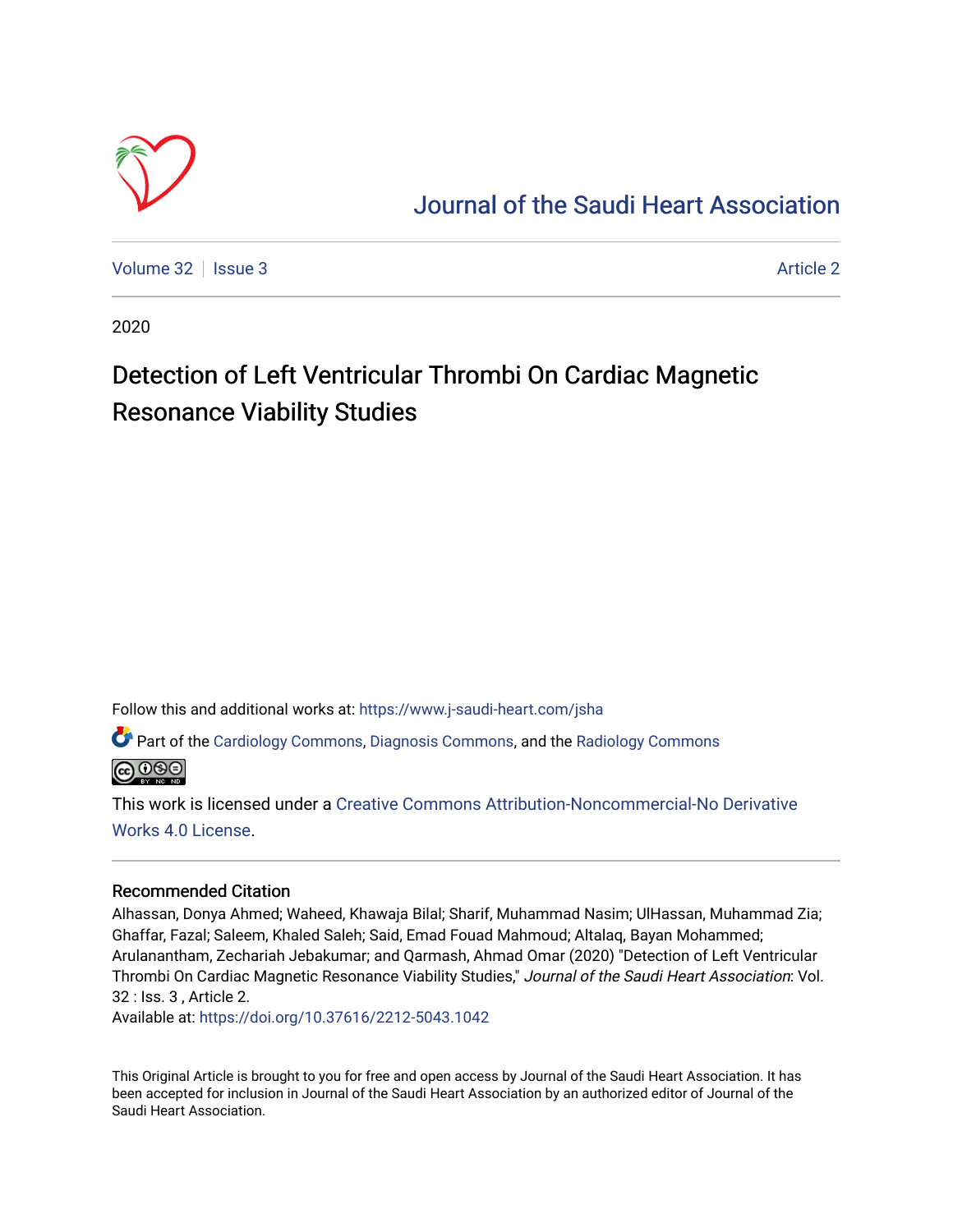# Detection of Left Ventricular Thrombi On Cardiac Magnetic Resonance Viability Studies

# Cover Page Footnote

We like to pay special thanks to our senior colleague Dr. Donya Ahmed AlHassan for providing her assistance in reviewing the submitted figures for clarity and correctness.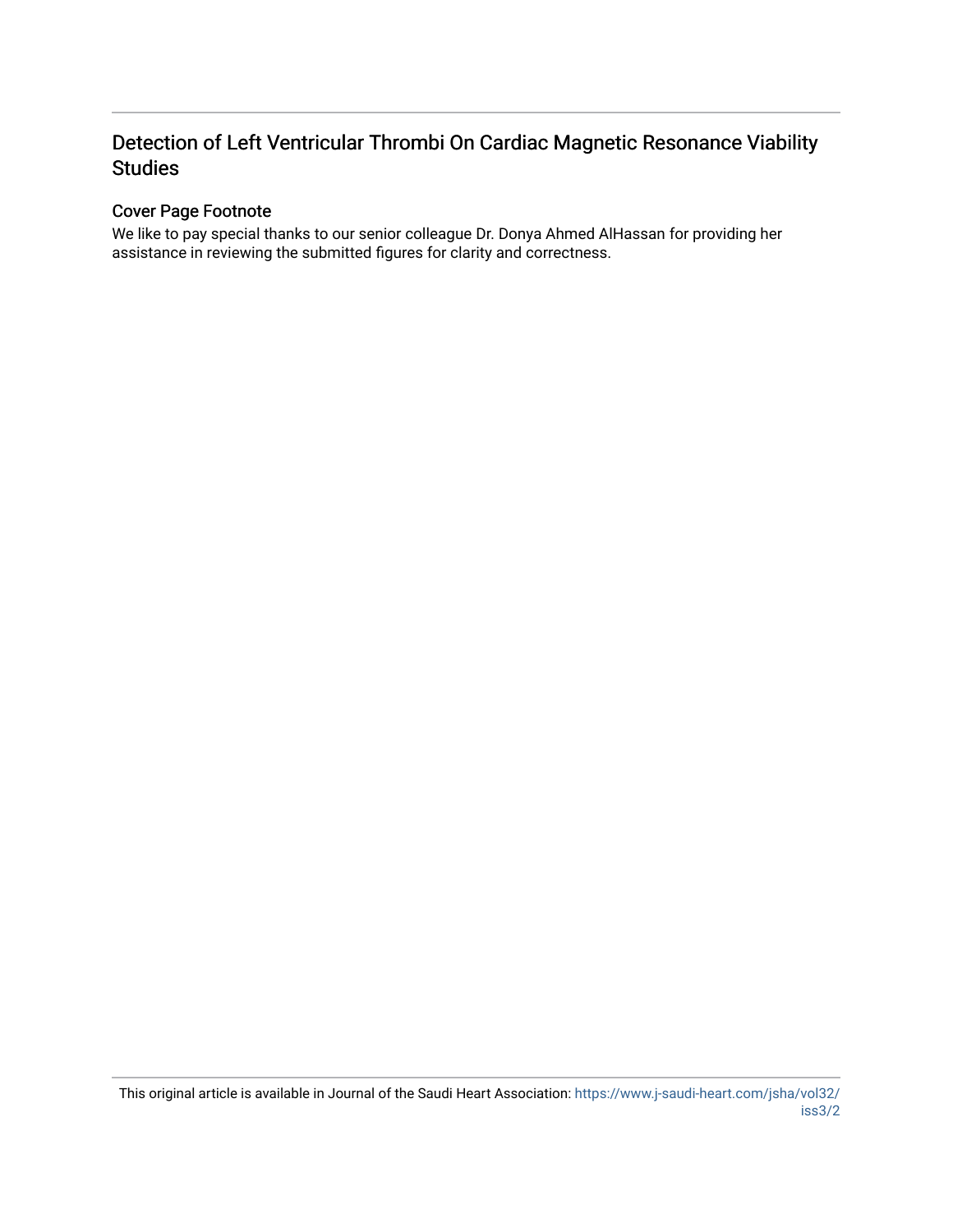# Detection of Left Ventricular Thrombi on Cardiac Magnetic Resonance Viability Studies

Dony[a](#page-2-0) A. Alhassan <sup>a</sup>, Khawaja Bilal Waheed <sup>a,</sup>\*, Muhammad N. Sharif <sup>[b](#page-2-1)</sup>, Muh[a](#page-2-0)mmad Z. Ul Hassan <sup>a</sup>, Fazal Ghaffar <sup>[b](#page-2-1)</sup>, Khaled S. Salem <sup>a</sup>, Emad F.M. Said <sup>a</sup>, B[a](#page-2-0)yan M. Altalaq <sup>a</sup>, Ahmad O. Qarmash <sup>a</sup>, Ze[c](#page-2-2)hariah J. Arulanantham <sup>c</sup>

<span id="page-2-0"></span><sup>a</sup> Department of Radiology, King Fahad Military Medical Complex, Dhahran, Saudi Arabia

<span id="page-2-1"></span><sup>b</sup> Department of Cardiology, King Fahad Military Medical Complex, Dhahran, Saudi Arabia

<span id="page-2-2"></span><sup>c</sup> Prince Sultan Military College of Health Science, Dhahran, Saudi Arabia

#### Abstract

Objective: To highlight detection of left ventricular thrombi on cardiac magnetic resonance (CMR) viability studies. Method: This retrospective observational study was conducted in the Radiology Department at our Hospital in Dhahran, from April 2015-2019. All recently re-perfused (post-percutaneous coronary intervention/ PCI) patients with ST-segment elevation myocardial infarctions (STEMI), having low ejection fractions (<40%), impaired LV functions or abnormal wall motions on transthoracic echocardiographies (TTEs), who underwent cardiac magnetic resonance (CMR) imaging viability studies were included. Patients with incomplete or limited studies (due to artifacts), previous coronary artery bypass graft (CABG), those who lost follow-ups, and those who were contraindicated or unfit for MRIs were excluded. An area of low signal intensity with no late gadolinium enhancement (LGE) was defined as thrombus on MR imaging, and two radiologists reached consensus report for the diagnoses. Patients with anterior or non-anterior wall MI were documented, and their ejection fractions were recorded. Percentage estimation of LV thrombi as detected on CMR studies was made. Any complications (like MI, stroke or death) that occurred within one year of diagnoses were documented. A Chi-square was used to determine association.

Results: Of the 125 patients, most were men (71.2%) with a mean age of 56.78 years. Eleven patients had left ventricular thrombi (8.8%), and most of these were anterior wall infarctions with low ejection fractions (<40%). Three out of 11 patients with LV thrombi developed complications versus 3 out of 114 without LV thrombi (P- value, .0005).

Conclusion: Left ventricular thrombi can be detected on cardiac viability studies in recently re-perfused STEMI patients and may possibly predict the risk of complications.

Keywords: Magnetic resonance imaging, Thrombus, Myocardial infarction

## 1. Introduction

 $\bf{M} \rm \;$  yocardial infarction (MI) is a life-threatening condition that occurs when the blood flow to the heart muscle (or myocardium) is abruptly restricted, leading to tissue death or infarction. Acute myocardial infarction is one of the leading causes of death in the developed world, affecting nearly 3 million people worldwide and accounts for more than a million deaths annually in the United States [\[1\]](#page-9-0); 70% of victims have occlusions from atherosclerotic plaques. Acute MI can be either a non-ST-segment elevation MI (NSTEMI) or ST-segment elevation MI (STEMI). Treatment for STEMI includes immediate reperfusion i.e., emergent percutaneous coronary intervention (PCI) within  $12-48$  h of admission. This may reduce in-hospital mortality and decrease the

<sup>\*</sup> Corresponding author. Consultant Radiology Department, King Fahad Military Medical Complex, Dhahran, Saudi Arabia E-mail addresses: [docbil@hotmail.com,](mailto:docbil@hotmail.com) [khawaja@kfmmc.med.sa](mailto:khawaja@kfmmc.med.sa) (K.B. Waheed).



Received 30 April 2020; revised 31 May 2020; accepted 17 June 2020. Available online 17 August 2020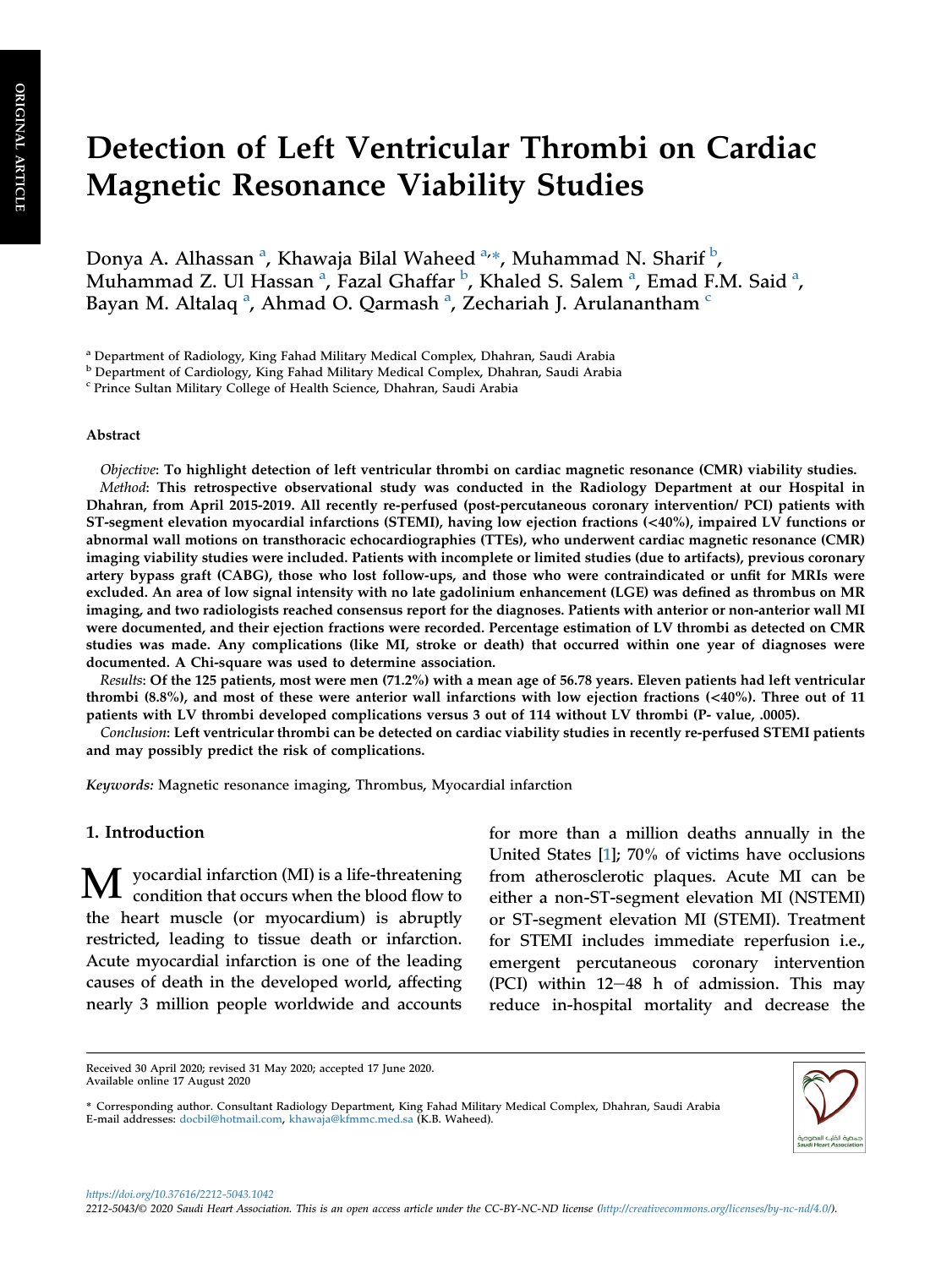length of stay [\[2](#page-9-1)]. Acute MI continues to have a high mortality out of the hospital [\[3\]](#page-9-2). The risk of cardiovascular events, stroke, and death increase after the acute myocardial event [\[4](#page-9-3)] and may be multifactorial [[5\]](#page-9-4).

Several indirect techniques have been introduced to assess myocardial viability including echocardiography, fluoro-2-deoxygluclose (FDG) positron emission tomography (PET), and  $^{201}$ Tl singlephoton emission computed tomography (SPECT) [\[6](#page-9-5)]. More recently, cardiac computed tomography has also been used to identify coronary artery disease (myocardial perfusion imaging), evaluate global LV function and regional wall motion (multiphase cine imaging), and to detect myocardial scar in myocardial infarction (delayed enhancement imaging) [\[7](#page-9-6)]. However, MRI remains the gold standard with its unique capability to provide quantitative information on cardiac function, perfusion, and viability [\[8](#page-9-7)]. Unlike echocardiography, magnetic resonance imaging (MRI) has no technical limitations due to acoustic window or artifacts related to chest wall with its multiplanar acquisition. MRI also offers more spatial and temporal resolution than nuclear medicine modalities and better tissue characterization [[7](#page-9-6)]. In addition, MRI does not use ionizing radiation, this is another advantage with respect to other imaging modalities such as computed tomography (CT) or nuclear medicine.

Left ventricular (LV) thrombus is a complication of acute MI and is associated with systemic thromboembolism. Although standard transthoracic echocardiogram (TTE) is commonly used for screening, it is limited by low sensitivity for detection of LV thrombus [\[9](#page-9-8)]. Magnetic resonance imaging has a high yield in detection of these thrombi. Anatomic (morphologic) assessment by dark blood and bright blood sequences as well as cardiac function (motion) assessment by Steady-State Free Precession (SSFP) based bright-blood images of the beating heart are useful for diagnosis. Perfusion imaging (also known as first-pass images) and myocardial viability (or myocardial enhancement study) can add insight [\[10](#page-9-9)]. Pre-contrast images are first obtained with first-pass perfusion imaging following injection of a half-dose of gadolinium. After injecting an additional half-dose of gadolinium, delayed images are obtained at 10 and 20 min. Ischemic myocardium typically shows delayed enhancement due to increased accumulation of contrast agent in combination with delayed washout over time [\[11](#page-9-10)]. Delayed enhancement identifies infarction or fibrotic tissue, while the absence of enhancement

#### Abbreviations' list

| LV            | Left Ventricular                                      |
|---------------|-------------------------------------------------------|
| <b>STEMI</b>  | ST segment Elevation Myocardial Infarction            |
|               | NSTEMI Non-ST segment Elevation Myocardial Infarction |
| <b>CMR</b>    | Cardiac Magnetic Resonance                            |
| МĪ            | Myocardial Infarction                                 |
| <b>MRI</b>    | Magnetic Resonance Imaging                            |
| <b>FDG</b>    | Fluoro-2-Deoxygluclose                                |
| <b>PET</b>    | Positron Emission Tomography                          |
| TI            | Thallium                                              |
| SPECT         | Single-Photon Emission Computed Tomography            |
| TTE           | Transthoracic Echocardiogram                          |
| SSFP          | <b>Steady-State Free Precession</b>                   |
| CABG          | Coronary Artery Bypass Grafting                       |
| <b>HIS</b>    | Hospital Information System                           |
| <b>RIS</b>    | Radiology Information System                          |
| PACS          | Picture Archiving and Communication System            |
| т             | Tesla                                                 |
| <b>FIESTA</b> | Fast Imaging Employing Steady-state Acquisition       |
| TE            | Time to Echo                                          |
| TR            | Time to Repeat                                        |
| <b>IR</b>     | <b>Inversion Recovery</b>                             |
| SSh           | Single Shot                                           |
| PS            | Phase Sensitive,                                      |
| <b>MDE</b>    | Myocardial Delayed Enhancement                        |
| SA            | <b>Short Axis</b>                                     |
| <b>CH</b>     | Chamber                                               |
| MVO           | Micro-vascular Obstruction                            |
| <b>SPSS</b>   | <b>Statistical Package for Social Sciences</b>        |
| MDE           | Myocardial Delayed enhancement                        |
| DGE           | Delayed Gadolinium Enhancement                        |
| <b>EGE</b>    | Early Gadolinium Enhancement                          |
| TI            | Time to inversion                                     |

indicates viable myocardium, which is likely to improve following revascularization [[8\]](#page-9-7).

Although various studies in the literature have focused on the sensitivities and specificities of both TTE and CMR in the detection of LV thrombi after recent acute MI [[12\]](#page-9-11), only few of these have described ability of CMR to identify LV thrombi in patients with recently re-perfused STEMI patients specifically indicated for MRIs. Therefore, we aim to detect LV thrombi on cardiac viability studies in such selected subgroup of patients.

# 2. Materials and methods

This retrospective observational study was conducted in the Radiology Department at our Hospital in Dhahran from April 2015 to April 2019.

As the study was retrospective and did not involve disclosure of any patient information and privacy, the ethics committee of our Hospital waived the need for patient consent. The study was conducted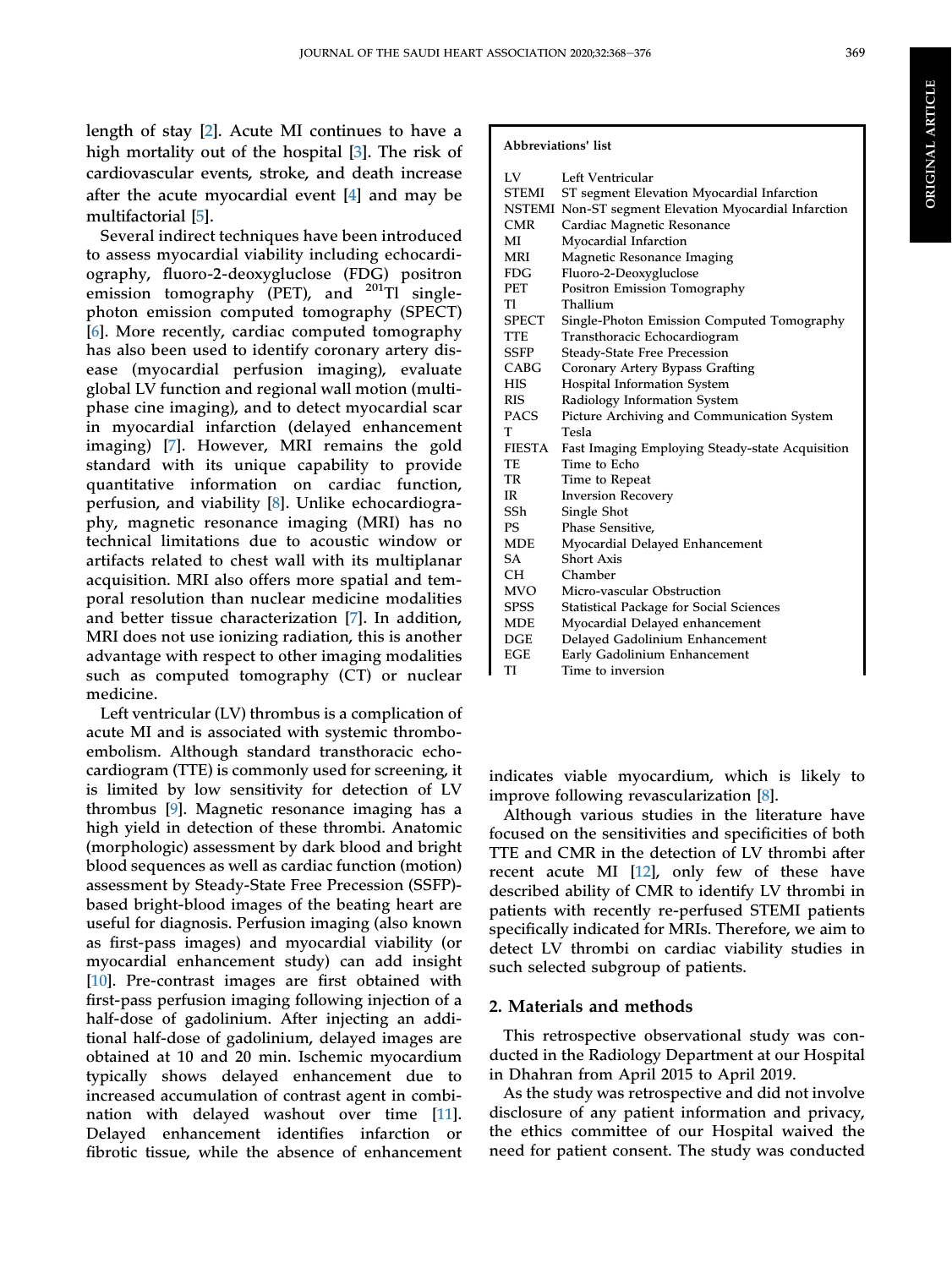in accordance with the Helsinki Declaration. All clinical and radiologic information were kept strictly confidential. Literature review was performed through electronic search (Google Scholar, PubMed).

#### 2.1. Study population & selection criteria

All recently re-perfused (post-PCI) STEMI patients ( $n = 125$ ) who were negative for LV thrombi on TEEs (within  $24-48$  h), and underwent cardiac MR viability studies (performed within 2 weeks) due to either low ejection fractions or impaired LV functions were enrolled. Patients with positive TEEs (for LV thrombi) were excluded, as majority of these were followed-up on contrast enhanced TTEs. Also, patients with limited MR studies (with artifacts), those with previous CABG and those who were contraindicated to MRI machine and contrast were excluded [[Fig. 1\]](#page-4-0). Time between TTE and MRI was between 7 and 14 days.

### 2.2. Cardiac MR scanning protocol

<span id="page-4-0"></span>Cardiac MR imaging studies were performed on a 1.5 T scanner machine (General Electric/GE, Optima 450 W GEM, 2013, Florence, South Carolina, USA), using gadolinium-based contrast agent (Dotarem,

.2 mmol/kg; Guerbet, France). Imaging included FIESTA (Fast Imaging Employing Steady-state Acquisition) cine, 2 and 4 Chamber (CH) FIESTA sequences (TR/TE, 3.0/1.5 msec; flip angle, 60°), cine IR (inversion recovery, two  $R-R$  intervals), single shot (SSh)- early and delayed, phase sensitive (PS) myocardial delayed enhancement (MDE) short axis (SA), 2CH and 4CH 3D MDE images, besides acquiring reformatted (magnitude) SA, 2CH and 4CH MDE images. Typical imaging parameters for cine CMR were field of view (FOV) 300-360 mm, slice thickness 6 mm, 3.1 ms repition time, 1.6 ms echo time, flip angle 50°, image matrix 256  $\times$  156, and temporal resolution  $30-40$  ms. CMRs were also tailored for thrombus assessment by prolonging the inversion time (i.e., 600 msec) to selectively null avascular tissue such as thrombus. Delayed images were acquired up to  $10-15$  min after injection. Delayed enhancement images were obtained by a 2 dimensional segmented inversion-recovery gradient echo pulse sequence with slice position and parameters identical to the cine images. Total imaging time was about  $45-60$  min.

#### 2.3. Data collection & interpretation

Clinical information and radiographic/imaging findings were acquired through patients' clinical



Fig. 1. Flow chart demonstrating enrolled population for cardiac MRI viability studies.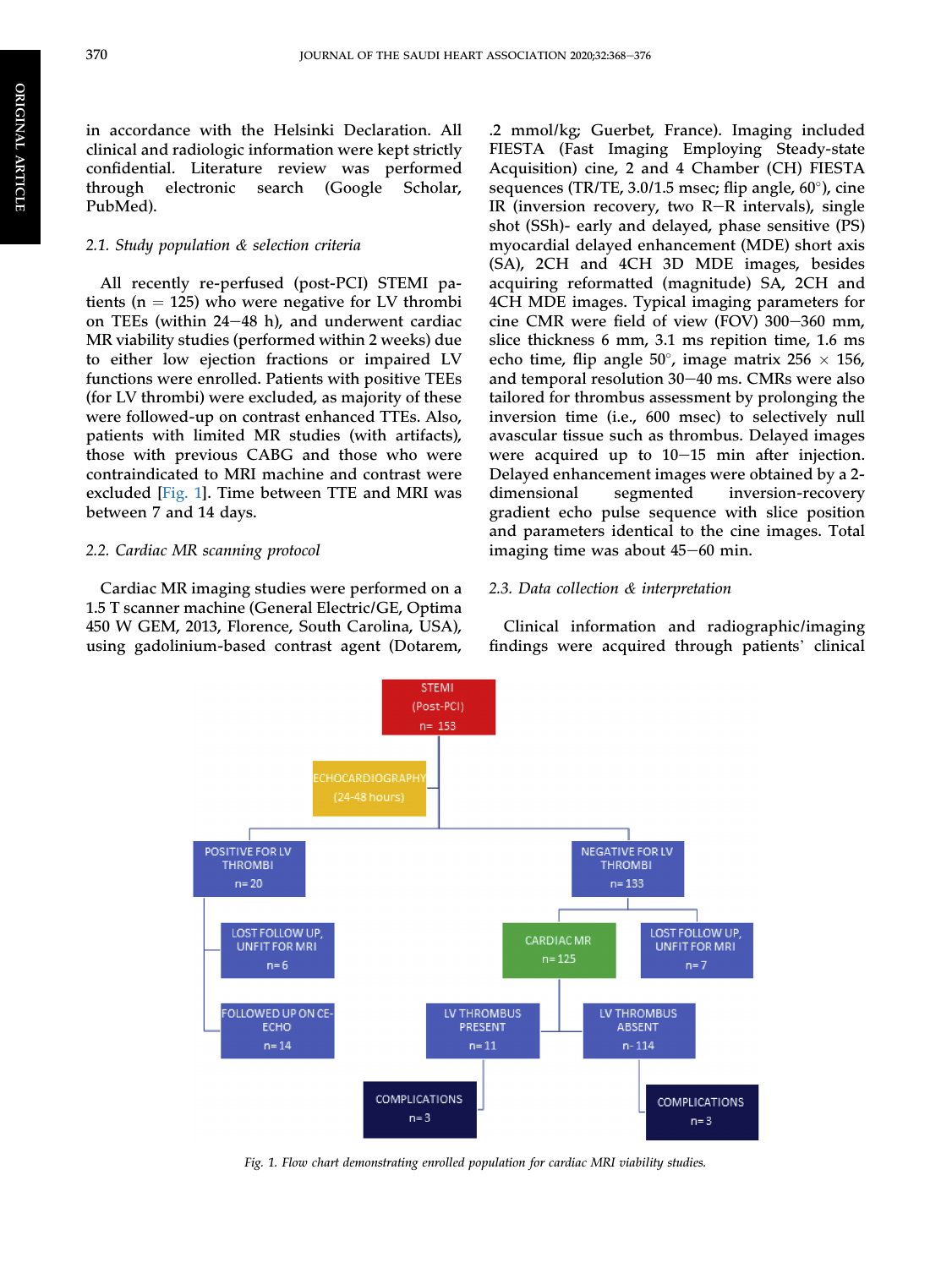notes/Hospital Information System (HIS) and Radiology Information System/Picture Archiving and Communication System (RIS/PACS). Demographic information about age and gender of all patients was collected. Information about ejection fractions and type of STEMI (anterior wall or nonanterior wall) were recorded from the clinical notes and echocardiographies.

Cardiac MR imaging studies were interpreted by two readers, one an expert thoracic radiologist and other an experienced general radiologist (each having more than 7 years of experience). The LV thrombus was identified on cardiac MR as a lowsignal intensity mass surrounded by high-signal intensity structures such as intracavitary blood or hyper-enhanced (infarcted) myocardium, typically adherent to regions of abnormal wall motion (as seen on cine and confirmed by late DE). Left ventricular thrombus was carefully distinguished from microvascular obstruction (MVO), which also appeared as a dark area in the site of infarction; LV thrombi not completely encompassed by surrounding hyperenhanced myocardium, located adjacent to LV cavity and remain stable size on early and late gadolinium enhancement in contrast to MVO that were seen completely encompassed by hyperenhanced myocardium, located within myocardium, and shrank with contrast fill-in on gadolinium enhancement [[9\]](#page-9-8). Good inter-observer agreement was noted (with Cohen's kappa value of .7), and consensus reading was reached in cases of minor disagreements.

# 2.4. Follow up

Confirmation of detected LV thrombi were made by observation of interval changes (i.e., changes in appearance and size of initially identified thrombus like regression or resolution) after commencement of anticoagulation (on identification of LV thrombi on initial CMRs) on follow-up contrast enhanced TTE and CMRs performed within  $3-6$  months interval.

Complications like cardiac event/MI, stroke, and death within a period of one year after detection of thrombi were documented. Stroke was defined as new onset focal neurologic deficit caused by ischemia or hemorrhage as seen on imaging (either CT or MRI).

# 2.5. Statistical analysis

Percentage estimation for detection of LV thrombi on CMR was made. The statistical analysis was carried out using Statistical Package for Social Sciences (SPSS, version 22). Chi-square test was used to determine association, and P-values less than .05 were considered significant.

# 3. Results

Out of 125 patients, 89 (71%) were males and 36 (29%) were females, aged between 40 and 78 years (mean age, 56.78; standard deviation, 8.42).

Left ventricular thrombi were seen in 11 patients (8.8%), of these 9 were having anterior wall infarctions [[Table 1\]](#page-5-0). No significant association of LV thrombi with type of infarctions was observed (Pvalue, .36).

Left ventricular thrombi were seen mainly at the apex or along the wall of aneurysm [\[Figs. 2 and 3\]](#page-6-0). These detected thrombi were confirmed on followup CE-TTEs (in 7 cases) and CMRs (in 4 cases). Thrombi detected on CMR but missed by initial TTE were found to be mural and smaller in sizes.

Ejection fractions of less than 40 were observed to be associated with anterior wall location of infarctions (P- value, .0005), while these were not seen significantly associated with LV thrombi [\[Tables 2](#page-7-0) [and 3\]](#page-7-0).

Complications (stroke, death) were seen significantly associated in patients with LV thrombi (P- value, .0005) [\[Table 4\]](#page-8-0).

# 4. Discussion

Coronary artery disease and MI remain a major cause of global morbidity and mortality, although the incidence has reduced since the introduction of coronary intervention [\[13](#page-9-12)]. Prompt identification of acute myocardial event and close monitoring may

<span id="page-5-0"></span>Table 1. Distribution of patients with type (location) of infarctions and presence or absence of LV thrombi.

|          |                   | LV Thrombus                       |                               | Total number, percentage |
|----------|-------------------|-----------------------------------|-------------------------------|--------------------------|
|          |                   | Not Present<br>number, percentage | Present<br>number, percentage |                          |
|          |                   |                                   |                               |                          |
| Location | Anterior Wall     | 78, 89.7%                         | $9, 10.3\%$                   | 87, 100.0%               |
|          | Non-anterior Wall | 36, 94.7%                         | $2, 5.3\%$                    | 38, 100.0%               |
| Total    |                   | 114, 91.2%                        | 11, 8.8%                      | 125, 100.0%              |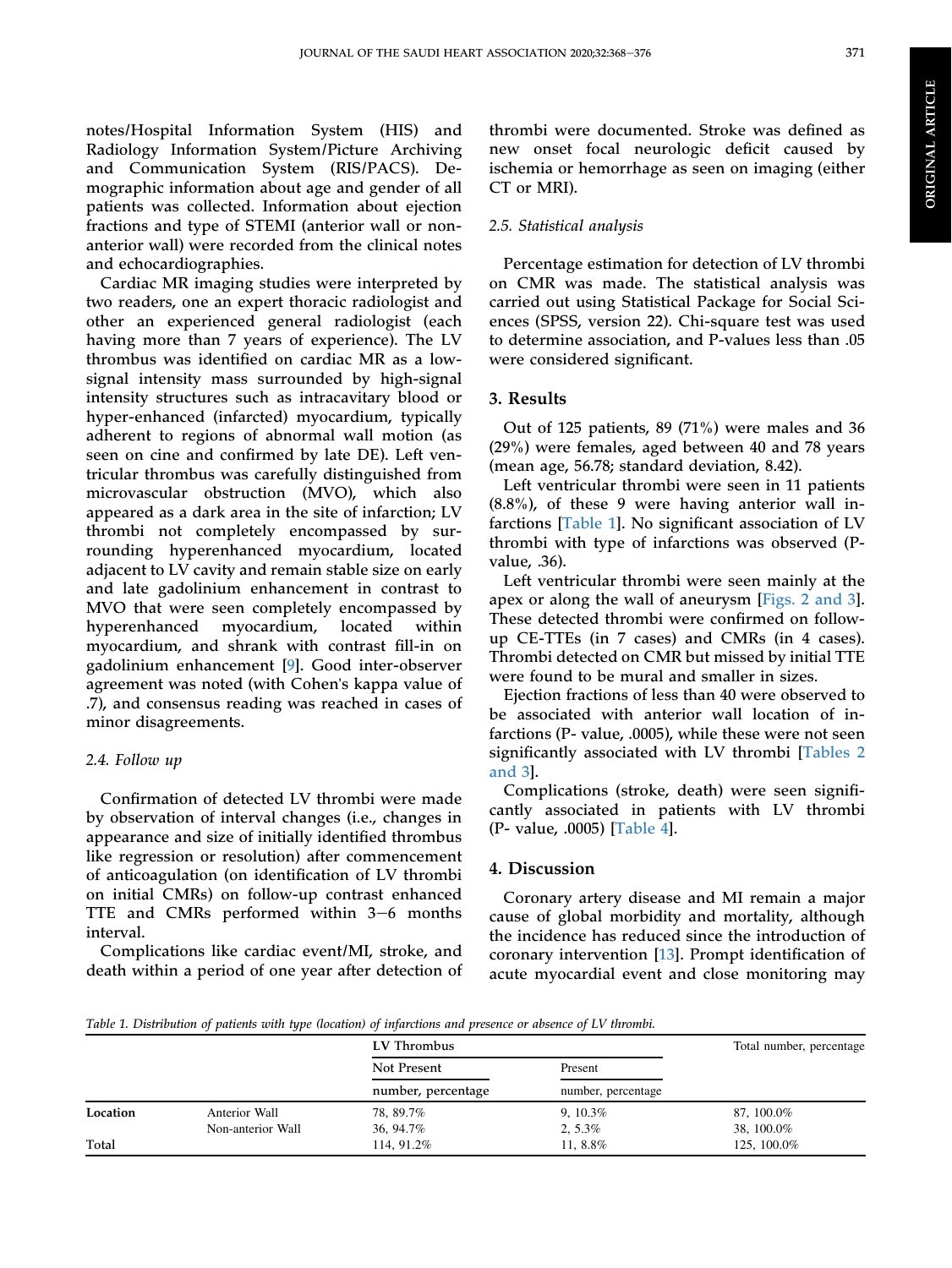<span id="page-6-0"></span>ORIGINAL

**ORIGINAL ARTICLE** 

ARTICLE



Fig. 2. Selected images of CMR in a 62 years old patient showing low intensity LV thrombus at the cardiac apex. A- Long axis vertical 2CH (DGE) view. B- Short axis MDE (DGE) view. C- Long axis vertical 2CH (EGE) view, long inversion time (TI). D- Long axis horizontal 4CH (EGE) view, long inversion time (TI), CMR- Cardiac Magnetic Resonance, LV- Left Ventricular, CH- Chamber, MDE- Myocardial Delayed enhancement, DGE-Delayed Gadolinium Enhancement, EGE- Early Gadolinium Enhancement, TI- Time to Inversion.

prevent associated complications. Detailed knowledge of complications and risk factors can help clinicians to adopt early management and better prognosis. Left ventricular (LV) thrombus is a serious complication of STEMI resulting from blood stasis after LV dysfunction and altered configuration (aneurysm formation) [\[14](#page-9-13)]. The LV thrombi continues to occur in a small but substantial number of such patients especially with anterior wall infarctions. The presence of the thrombus can provide an embolic substrate for future embolic events [[3](#page-9-2)[,4](#page-9-3)]. Echocardiography has traditionally been used for initial evaluation in these patients. However, echo can be limited or technically difficult for assessment of thrombi at the apex (i.e., close to chest wall) and are usually suspected [\[15](#page-9-14)]. Therefore, an additional modality like CMR imaging is needed.

We used both early and delayed myocardial enhancement (EMR and DME) in cardiac magnetic resonance (CMR) imaging for discerning viable from the infarcted tissue and also for identification of thrombus (by absence of contrast uptake). Several studies have validated yield of CMR versus echocardiography in terms of improved diagnostic performance [\[8](#page-9-7),[11,](#page-9-10)[12](#page-9-11)]. It should be emphasized that improved detection of LV thrombi by DE-CMR over contrast-echo and even cine-CMR is largely attributable to intrinsic feature of imaging technique, evaluating tissue characterization rather than only tissue morphology. In our study, we found an 8.8% incidence of cardiac thrombus on such cardiac MRI studies. Weinsaft JW et (2016) showed a similar percentage of 8% for MR detected LV thrombi, and observed a high yield of improved thrombus detection by the MRI when compared to echocardiography [[15\]](#page-9-14). They also proposed that apical wall motion and ventricular dysfunction on echocardiogram can be an effective stratification tool for identification of patients to be assessed for contrast enhanced cardiac MRI. Since the introduction of percutaneous coronary intervention (PCI) and more aggressive anticoagulation, the incidence of LV thrombi has reduced from less than 46% to between 4 and  $15\%$ . Pöss J et al. (2015) found an overall prevalence of LV thrombi to be 3.5% among 795 patients who underwent cardiac MRI, and 7.1% in anterior STEMI that correlated with our study results [\[16](#page-9-15)]. Meurin P et al. (2015) found a 26% incidence of thrombi in 100 patients, 19 of these were seen on MRI, but they included patients with positive transthoracic echocardiography (TTE) as well [\[9](#page-9-8)], which we did not include. We also did not document prior PCI or anticoagulation regimes in our patients, however, Meurin P et al. observed LV thrombi in 22.7% of patients who underwent primary PCI versus 50% in others (on anticoagulation). In our study, most of the thrombi were found to be at the apex and along the wall (mural), that are usually missed by echocardiography due to technical reasons of proximity to chest wall and echotextural characteristics, respectively. These observations were also highlighted by Meurin P et in their prospective study and matched with our findings.

In our study, we found a significant association (p value, .0005) of presence of LV thrombi to complications (like stroke and death) when compared to those who were not having thrombi detected on cardiac MRI within one year of cardiac event. Also, we observed a lower EF (less than 40) to be strongly associated with anterior wall infarctions (p value, .0005), but not the with presence of thrombi. Kim J and Weinsaft JW (2015) evaluated cardiac MRI studies in 738 patients with STEMI and found that patients with thrombi had lower LV ejection fraction and larger LV volumes [[14](#page-9-13)[,15](#page-9-14)]. Also, they observed that thrombus related adverse events were strongly associated with heart failure rather than mortality.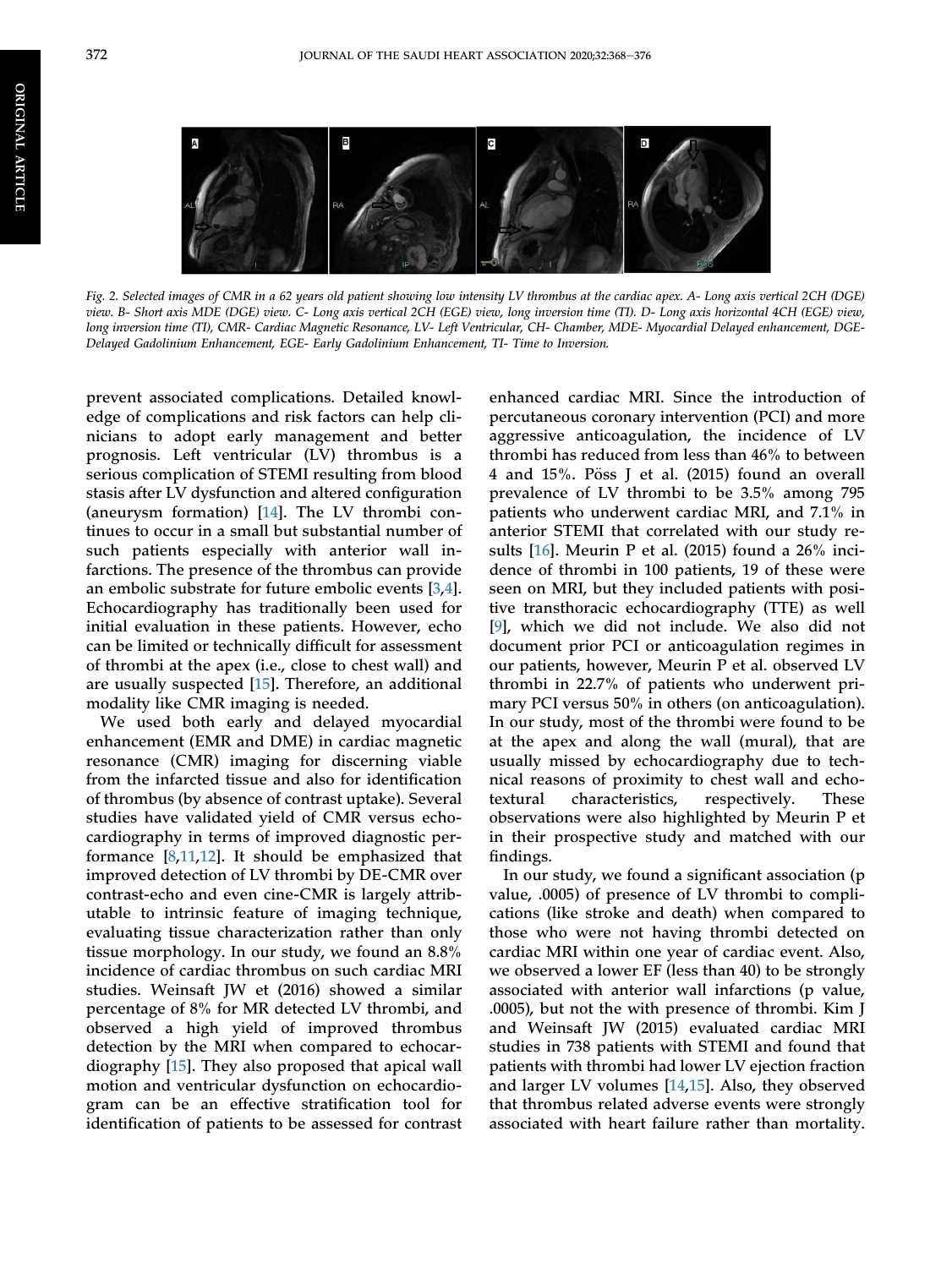

Fig. 3. Selected images of CMR in a 40 years old patient showing low intensity LV thrombus along the wall of aneurysm. A- Short axis (EGE) view. B-Long axis horizontal 4 CH (EGE) view. C- Long axis horizontal 4CH MDE (DGE) view. D- Long axis horizontal 4CH (DGE) view, PS, CMR-Cardiac Magnetic Resonance, LV- Left Ventricular, CH- Chamber, MDE- Myocardial Delayed enhancement, DGE- Delayed Gadolinium Enhancement, EGE- Early Gadolinium Enhancement, PS- Phase Sensitive.

But they did not specifically mention thrombus location and aneurysmal dilatation. Merkler AE et al. (2019) found a 9% short term risk of ischemic stroke in patients with LV thrombus detected on DE-CMR [[17\]](#page-9-16). Takasugi J (2017) found prevalence of embolic stroke of undetermined source of about 22% in patients with myocardial infarctions or LVEFs less than 50; out of these nearly half of these were found to be cardioembolic in origin and 20% were having LV thrombus on cardiac MRI [[18\]](#page-9-17). We found 2 of 3 patients with ischemic stroke and death in one patient within a year of LV thrombus detection. However, it should be noted that several other factors may also be related to such complications, and mere presence of LV thrombi and its correlation may not be over-emphasized. Most of these (5 out of 8) LV thrombi were subsequently confirmed on CE echocardiographies or ventriculograms. Follow up MRIs were performed in only a few of the survived patients (3 out of 8), that showed either regression or disappearance of thrombus with ongoing antiplatelet therapy. Pop C and his colleagues (2019)

observed reduction in ischemic events after dual antiplatelet anticoagulation in patients with acute coronary syndrome [[19\]](#page-9-18). Rizas KD et (2019) recently presented a novel electrocardiographic phenomenon called periodic repolarization dynamics (PRD) that they found to be a strong predictor of total and cardiovascular mortality in post-infarction patients [\[20](#page-9-19)]. Cambronero-Cortinas E et al. found CMR to be helpful in both diagnosis and therapy by guiding the initiation or withdrawal of anticoagulants [[21\]](#page-9-20). Also, they observed that the patients with simultaneous anterior wall infarctions and low EF (less than 50) were at the highest risk of developing LV thrombi, nearly like our study results.

Although we did not specifically document microvascular obstruction (MVO), however, we observed this phenomenon in few of the patients. We strongly feel that recognition of this entity by employing first pass (FP), early and late gadolinium enhancement (EGE and LGE) are important to differentiate MVO from thrombus. The hypoperfused area within the infarct seen after  $1-2$  min

<span id="page-7-0"></span>Table 2. Distribution of patients by ejection fractions and location of infarctions.

|                          |              | Location of infarction              |                                         | Total number, percentage |
|--------------------------|--------------|-------------------------------------|-----------------------------------------|--------------------------|
|                          |              | Anterior wall<br>number, percentage | Non anterior wall<br>number, percentage |                          |
|                          |              |                                     |                                         |                          |
| <b>Ejection Fraction</b> | Less than 40 | 59, 100.0%                          | $0, .0\%$                               | 59, 100.0%               |
|                          | 41 and above | 28, 42.4%                           | 38, 57.6%                               | 66, 100.0%               |
| Total                    |              | 87, 69.6%                           | 38, 30.4%                               | 125, 100.0%              |

Table 3. Distribution of patients by ejection fractions and presence of LV thrombi.

|                          |              | LV thrombus                       |                               | Total number, percentage |
|--------------------------|--------------|-----------------------------------|-------------------------------|--------------------------|
|                          |              | Not present<br>number, percentage | Present<br>number, percentage |                          |
|                          |              |                                   |                               |                          |
| <b>Ejection Fraction</b> | Less than 40 | 51, 86.4%                         | 8, 13.6%                      | 59, 100.0%               |
|                          | 41 and above | 63, 95.5%                         | $3,4.5\%$                     | 66, 100.0%               |
| Total                    |              | 114, 91.2%                        | 11, 8.8%                      | 125, 100.0%              |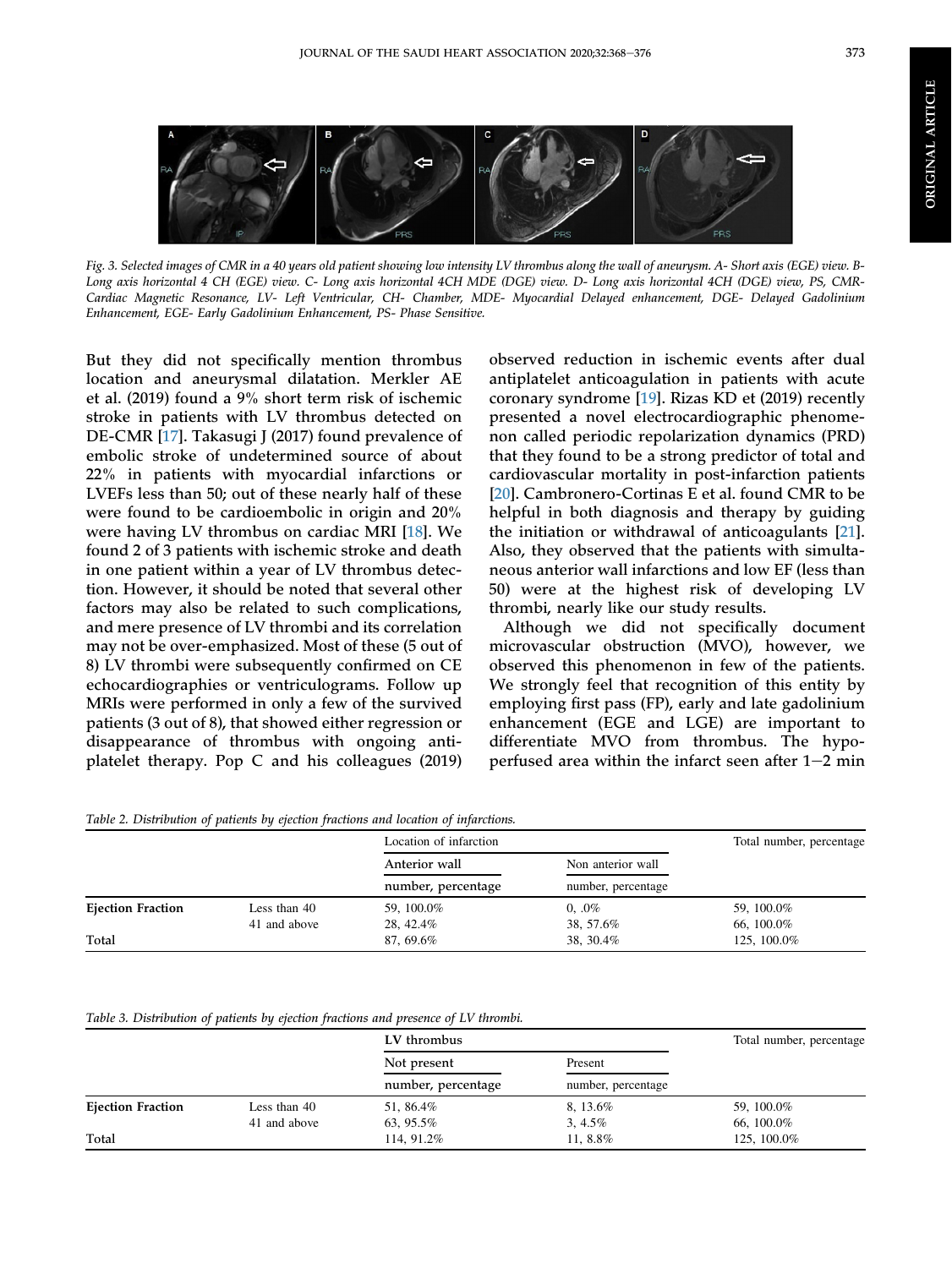ORIGINAL

**ORIGINAL ARTICLE** 

ARTICLE

<span id="page-8-0"></span>hrombi and prognosis.

|             |             | Prognosis                             |                                    | Total number, percentage |
|-------------|-------------|---------------------------------------|------------------------------------|--------------------------|
|             |             | No complication<br>number, percentage | Complication<br>number, percentage |                          |
|             |             |                                       |                                    |                          |
| LV thrombus | Not present | 11, 97.4%                             | $3, 2.6\%$                         | 114, 100.0%              |
|             | Present     | 8, 72.7%                              | $3, 27.3\%$                        | 11, 100.0%               |
| Total       |             | 119, 95.2%                            | $6.4.8\%$                          | 125, 100.0%              |

of contrast administration i.e., early MO has been found closely related to anatomic no-flow region but was smaller than pathologic region [[22\]](#page-9-21). As gadolinium is not pure intravascular agent, it gradually diffuses into initially hypoperfused zone, hence the size of MVO decreases over time, being largest during first pass and smallest during late gadolin-ium enhancement (termed 'persistent' MO). First pass perfusion sequences (during first minute of gadolinium administration) suffer relatively low spatial resolution and reduced LV coverage resulting in reduced diagnostic sensitivity. Now, ultra-fast inversion-recovery (IR) gradient echo sequences are usually employed to assess MO on both EGE (between 2 and 4 min) and LGE, with the advantages of improved spatial resolution and complete LV coverage [[23](#page-10-0)]. It should also be noted that temporal course of MO may vary in subsequent days to weeks of infarct healing and may influence LV remodeling. Earlier resolution of MO appears to correlate with improved functional recovery after MI and outcome. Concept of functional (that may resolve more quickly) and structural no-flow (that requires prolonged infarct tissue healing) need to be kept in mind for better understanding of pathophysiology and appearance on CMR [\[24](#page-10-1)]. We did not correlate MVO with clinical outcome, although it has been found to be predictive of clinical outcome, either independently or when adjusted with other parameters like infarct size and LV ejection fraction. Presence of hemorrhage (associated with reperfusion injury) with MVO has also been found to be highly correlated with pathologic infarct size  $[22-24]$  $[22-24]$  $[22-24]$ . Therefore, standardized approach and optimal CMR protocol are advised for acquiring detailed information from CMR.

Other limitations in our study included a small sample, retrospective, and a single center study. We strongly feel that an early CE echocardiography in  $1-2$  weeks interval of an acute MI can be helpful in stratifying patients for DE-CMR by identification of apical wall motion, ventricular dysfunction, or aneurysm. Such approach should be an essential part of management pathway in any cardiac center or Hospital dealing with MI patients. Documentation

of any associated LV thrombus in such patients may help to modify anticoagulation/treatment regimens and may possibly predict cardioembolic complications, though a multivariate analysis such as those presented earlier in literature [\[9](#page-9-8),[14,](#page-9-13)[16](#page-9-15)[,21](#page-9-20)] detailing patient characteristics was lacking in our study.

### 5. Conclusion

Left ventricular thrombi in patients with recent MI/STEMI can be detected by cardiac MR viability studies and may possibly predict the risk for complications.

# Author contribution

Conception: Donya Ahmed Alhassan, Khawaja Bilal Waheed, Muhammad Naseem Sharif. Literature review: Donya Ahmed Alhassan, Khawaja Bilal Waheed, Muhammad Naseem Sharif. Software: Khawaja Bilal Waheed, Muhammad Naseem Sharif, Fazal Ghaffar, Bayan Mohammed Altalaq. Analysis and/or interpretation: Donya Ahmed Alhassan, Khaled Saleh Salem, Emad Fouad Mahmoud Said. Investigation: Donya Ahmed Alhassan, Khawaja Bilal Waheed, Bayan Mohammed Altalaq, Ahmad Omar Qarmash. Resources: Khawaja Bilal Waheed, Muhammad Zia Ul Hassan, Fazal Ghaffar. Data collection and/or processing: Khawaja Bilal Waheed, Muhammad Naseem Sharif, Muhammad Zia Ul Hassan, Fazal Ghaffar. Writer-original draft: Bayan Mohammed Altalaq, Ahmad Omar Qarmash, Zechariah Jebakumar Arulanantham. Writing- review & editing: Khawaja Bilal Waheed, Muhammad Zia Ul Hassan, Khaled Saleh Salem, Emad Fouad Mahmoud Said. Visualization: Khawaja Bilal Waheed, Khaled Saleh Salem, Emad Fouad Mahmoud Said, Bayan Mohammed Altalaq, Ahmad Omar Qarmash, Zechariah Jebakumar Arulanantham. Supervision: Donya Ahmed Alhassan, Muhammad Zia Ul Hassan, Khaled Saleh Salem, Emad Fouad Mahmoud Said. Project administration: Donya Ahmed Alhassan, Khawaja Bilal Waheed, Muhammad Naseem Sharif. Fundings: Khawaja Bilal Waheed, Muhammad Zia Ul Hassan.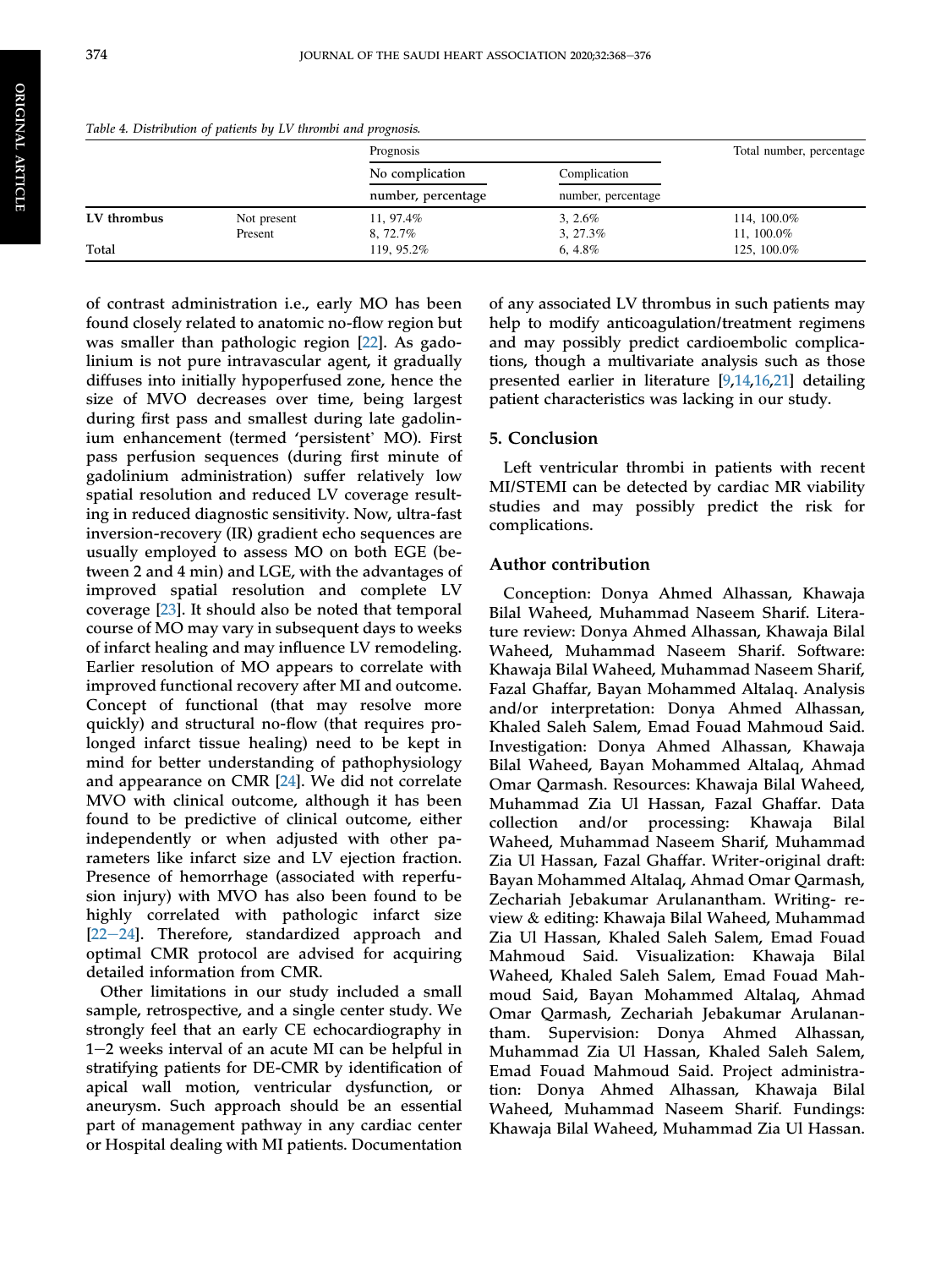# Conflict of interest

The authors declare that there is no conflict of interest.

## Disclosure of funding

Authors declare that no financial assistance (grant or funding) and material support taken for this research.

#### Acknowledgment

We like to pay special thanks to our senior colleague Dr. DAA for providing her assistance in reviewing the submitted figures for clarity and correctness.

#### References

- <span id="page-9-0"></span>[1] [Mechanic OJ, Grossman SA. Acute myocardial infarction.](http://refhub.elsevier.com/S2211-8020(13)00075-2/sref1) [StatPearls \[internet\]. Treasure island \(FL\). StatPearls Pub](http://refhub.elsevier.com/S2211-8020(13)00075-2/sref1)[lishing; 2019. 2019 Jan 23. PMID: 29083808.](http://refhub.elsevier.com/S2211-8020(13)00075-2/sref1)
- <span id="page-9-1"></span>[2] Ong P, Sechtem U. Controversies in the treatment of patients with STEMI and multivessel disease: is it time for PCI of all lesions? Clin Res Cardiol 2016 Jun;105(6):467-70. [https://](https://doi.org/10.1007/s00392-016-0963-3) [doi.org/10.1007/s00392-016-0963-3.](https://doi.org/10.1007/s00392-016-0963-3) PMID:26850062.
- <span id="page-9-2"></span>[3] Rossello X, Bueno H, Pocock SJ, Van de Werf F, Danchin N, Annemans L, et al. Predictors of all-cause mortality and ischemic events within and beyond 1 year after an acute coronary syndrome: results from the EPICOR registry. Clin Cardiol 2019 Jan;42(1):111-9. [https://doi.org/10.1002/](https://doi.org/10.1002/clc.23116) [clc.23116](https://doi.org/10.1002/clc.23116). Epub 2018 Dec 7. PMID: 30443916.
- <span id="page-9-3"></span>[4] Wang Y, Li J, Zheng X, Jiang Z, Hu S, Wadhera RK, et al. Risk factors associated with major cardiovascular events 1 Year after acute myocardial infarction. JAMA Netw Open 2018 Aug 3;1(4):e181079. https://doi.org/10.1001/jama-<br>networkopen.2018.1079. PMID: 30646102 PMCID: [networkopen.2018.1079](https://doi.org/10.1001/jamanetworkopen.2018.1079). PMC6324290.
- <span id="page-9-4"></span>[5] Węgiel M, Dziewierz A, Wojtasik-Bakalarz J, Sorysz D, Surdacki A, Bartuś S, et al. Hospitalization length after myocardial infarction: risk-assessment-based time of hospital discharge vs. Real life practice. pii J Clin Med 2018 Dec 18;<br>7(12):E564. https://doi.org/10.3390/jcm7120564. PMID: <https://doi.org/10.3390/jcm7120564>. 30567307 PMCID: PMC6306951.
- <span id="page-9-5"></span>[6] Saeed M, Van TA, Krug R, Hetts SW, Wilson MW. Cardiac MR imaging: current status and future direction. Cardiovasc Diagn Ther 2015 Aug;5(4):290-310. [https://doi.org/10.3978/](https://doi.org/10.3978/j.issn.2223-3652.2015.06.07)<br>j.issn.2223-3652.2015.06.07. PMID: 26331113 PMCID: [j.issn.2223-3652.2015.06.07.](https://doi.org/10.3978/j.issn.2223-3652.2015.06.07) PMID: PMC4536478.
- <span id="page-9-6"></span>[7] Ko SM, Kim TH, Chun EJ, Kim JY, Hwang SH. Assessment of left ventricular myocardial diseases with cardiac computed tomography. Korean J Radiol 2019 Mar;20(3):333-51. [https://](https://doi.org/10.3348/kjr.2018.0280) [doi.org/10.3348/kjr.2018.0280.](https://doi.org/10.3348/kjr.2018.0280) PMID: 30799565.
- <span id="page-9-7"></span>[8] Sun W, Sun L, Yang F, Zhao X, Cai R, Yuan W. Evaluation of myocardial viability in myocardial infarction patients by magnetic resonance perfusion and delayed enhancement imaging. Herz 2018 Oct 15. [https://doi.org/10.1007/s00059-](https://doi.org/10.1007/s00059-018-4741-z) [018-4741-z.](https://doi.org/10.1007/s00059-018-4741-z) PMID: 30324340.
- <span id="page-9-8"></span>[9] Meurin P, Brandao Carreira V, Dumaine R, Shqueir A, Milleron O, Safar B, et al. Incidence, diagnostic methods, and evolution of left ventricular thrombus in patients with anterior myocardial infarction and low left ventricular ejection fraction: a prospective multicenter study. Am Heart J 2015

Aug;170(2):256-62. <https://doi.org/10.1016/j.ahj.2015.04.029>. PMID: 26299222.

- <span id="page-9-9"></span>[10] Aljizeeri A, Sulaiman A, Alhulaimi N, Alsaileek A, Al-Mallah MH. Cardiac magnetic resonance imaging in heart failure: where the alphabet begins! Heart Fail Rev 2017 Jul;<br>22(4):385-99. https://doi.org/10.1007/s10741-017-9609-4. <https://doi.org/10.1007/s10741-017-9609-4>. PMID: 28432605.
- <span id="page-9-10"></span>[11] Franco A, Javidi S, Ruehm SG. Delayed myocardial enhancement in cardiac magnetic resonance imaging. J Radiol Case Rep 2015 Jun 30;9(6):6-18. [https://doi.org/](https://doi.org/10.3941/jrcr.v9i6.2328) [10.3941/jrcr.v9i6.2328.](https://doi.org/10.3941/jrcr.v9i6.2328) PMID: 26622933 PMCID: PMC4638378.
- <span id="page-9-11"></span>[12] Sürder D, Gisler V, Corti R, Moccetti T, Klersy C, Zuber M, et al. Thrombus formation in the left ventricle after large myocardial infarction  $-$  assessment with cardiac magnetic resonance imaging. Swiss Med Wkly 2015 Jun 22;145:w14122. [https://doi.org/10.4414/smw.2015.14122.](https://doi.org/10.4414/smw.2015.14122) eCollection 2015. PMID: 26098589.
- <span id="page-9-12"></span>[13] Bajaj A, Sethi A, Rathor P, Suppogu N, Sethi A. Acute complications of myocardial infarction in the current era: diagnosis and management. J Invest Med 2015 Oct;63(7): 844-55. <https://doi.org/10.1097/JIM.0000000000000232>. PMID: 26295381.
- <span id="page-9-13"></span>[14] Kim J, Weinsaft JW. Thrombosis and prognosis following STelevation myocardial infarction: left ventricular thrombus assessment by cardiac magnetic resonance. Circ Cardiovasc Imaging 2015 Oct;8(10):e004098. [https://doi.org/10.1161/](https://doi.org/10.1161/CIRCIMAGING.115.004098) [CIRCIMAGING.115.004098](https://doi.org/10.1161/CIRCIMAGING.115.004098). PMID: 26481163.
- <span id="page-9-14"></span>[15] Weinsaft JW, Kim J, Medicherla CB, Ma CL, Codella NC, Kukar N, et al. Echocardiographic algorithm for postmyocardial infarction LV thrombus: a gatekeeper for thrombus evaluation by delayed enhancement CMR. JACC Cardiovasc Imaging 2016 May;9(5):505-15. [https://doi.org/](https://doi.org/10.1016/j.jcmg.2015.06.017)<br>10.1016/j.jcmg.2015.06.017. PMID: 26476503 PMCID:  $10.1016$ /j.jcmg.2015.06.017. PMC5104336.
- <span id="page-9-15"></span>[16] Pöss J, Desch S, Eitel C, de Waha S, Thiele H, Eitel I. Left ventricular thrombus formation after ST-segment-elevation myocardial infarction: insights from a cardiac magnetic resonance multicenter study. Circ Cardiovasc Imaging 2015<br>Oct;8(10):e003417. https://doi.org/10.1161/CIRCIMAG[https://doi.org/10.1161/CIRCIMAG-](https://doi.org/10.1161/CIRCIMAGING.115.003417)[ING.115.003417.](https://doi.org/10.1161/CIRCIMAGING.115.003417) PMID: 26481162.
- <span id="page-9-16"></span>[17] Merkler AE, Alakbarli J, Gialdini G, Navi BB, Murthy SB, Goyal P, et al. Short-term risk of ischemic stroke after detection of left ventricular thrombus on cardiac magnetic resonance imaging. ' J Stroke Cerebrovasc Dis 2019 Jan 10; (18):30724-9. [https://doi.org/10.1016/j.jstrokecere](https://doi.org/10.1016/j.jstrokecerebrovasdis.2018.12.025)[brovasdis.2018.12.025.](https://doi.org/10.1016/j.jstrokecerebrovasdis.2018.12.025) PMID: 30638940.
- <span id="page-9-17"></span>[18] Takasugi J, Yamagami H, Noguchi T, Morita Y, Tanaka T, Okuno Y, et al. Detection of left ventricular thrombus by cardiac magnetic resonance in embolic stroke of undetermined source. Stroke 2017 Sep;48(9):2434-40. [https://](https://doi.org/10.1161/STROKEAHA.117.018263) [doi.org/10.1161/STROKEAHA.117.018263](https://doi.org/10.1161/STROKEAHA.117.018263). PMID: 28818863.
- <span id="page-9-18"></span>[19] Pop C, Matei C, Petris A. Anticoagulation in acute coronary syndrome: review of major therapeutic advances. Am J Therapeut 2019  $Mar/Apr;26(2):e\overline{184-97}$ . [https://doi.org/](https://doi.org/10.1097/MJT.0000000000000913) [10.1097/MJT.0000000000000913](https://doi.org/10.1097/MJT.0000000000000913). PMID: 30839367.
- <span id="page-9-19"></span>[20] Rizas KD, Doller AJ, Hamm W, Vdovin N, von Stuelpnagel L, Zuern CS, et al. Periodic repolarization dynamics as risk predictor after myocardial infarction: prospective validation study. pii: S1547-5271 Heart Rhythm 2019 Feb 25;(19): 30146-8. [https://doi.org/10.1016/j.hrthm.2019.02.024.](https://doi.org/10.1016/j.hrthm.2019.02.024) PMID: 30818092.
- <span id="page-9-20"></span>[21] Cambronero-Cortinas E, Bonanad C, Monmeneu JV, Lopez-Lereu MP, Gavara J, de Dios E, et al. Incidence, outcomes, and predictors of ventricular thrombus after reperfused STsegment-elevation myocardial infarction by using sequential cardiac MR imaging. Radiology 2017 Aug; $284(2):372-80$ . [https://doi.org/10.1148/radiol.2017161898.](https://doi.org/10.1148/radiol.2017161898) PMID: 28253107.
- <span id="page-9-21"></span>[22] Romero J, Lupercio F, Díaz JC, Goodman-Meza D, Haramati LB, Levsky JM, et al. Microvascular obstruction